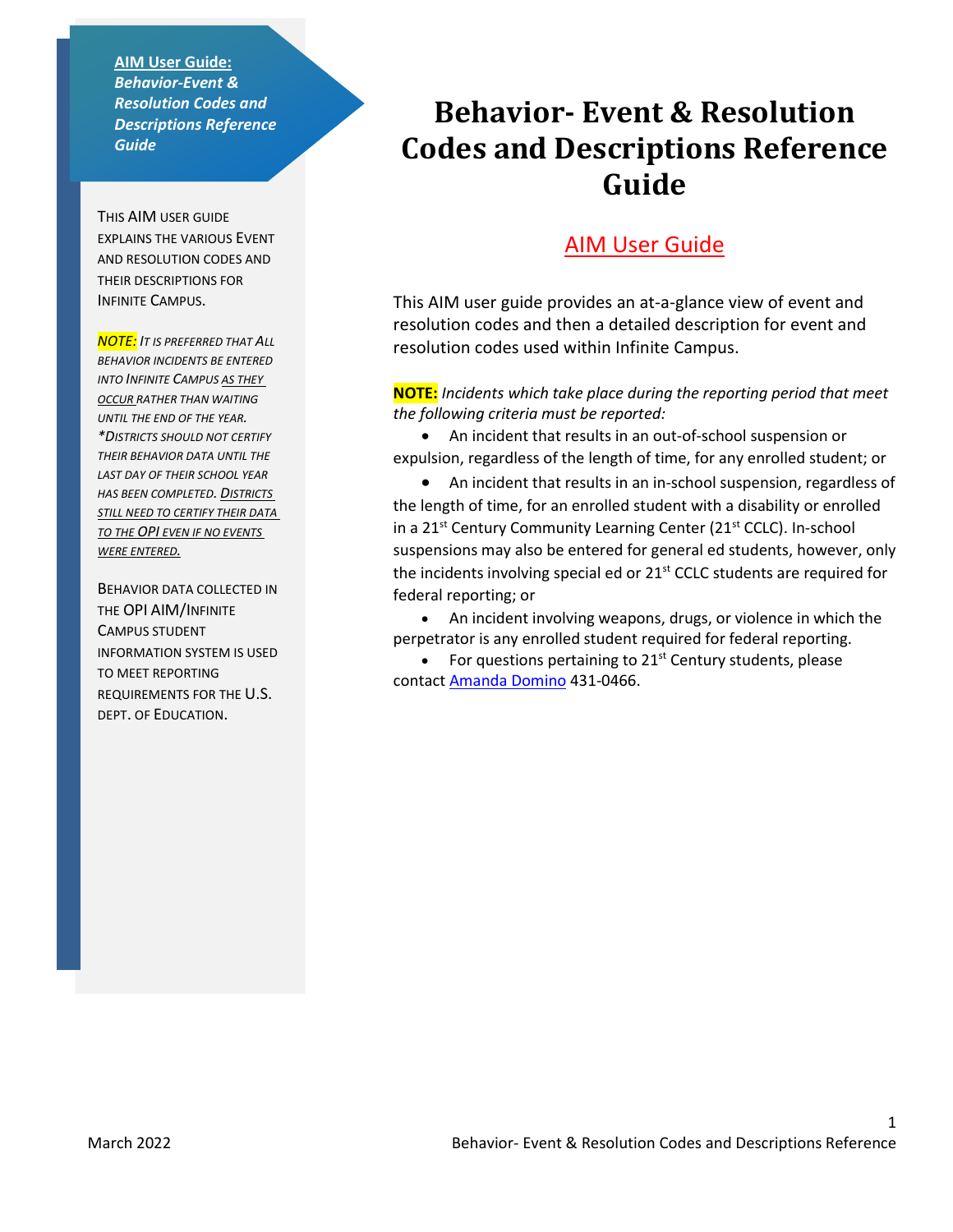# Contents

| ${\sf{Fighting.}}.\hspace*{1cm} \ldots \hspace*{1cm} \ldots \hspace*{1cm} \ldots \hspace*{1cm} \ldots \hspace*{1cm} \ldots \hspace*{1cm} \ldots \hspace*{1cm} \ldots \hspace*{1cm} \ldots \hspace*{1cm} \ldots \hspace*{1cm} \ldots \hspace*{1cm} \ldots \hspace*{1cm} \ldots \hspace*{1cm} \ldots \hspace*{1cm} \ldots \hspace*{1cm} \ldots \hspace*{1cm} \ldots \hspace*{1cm} \ldots \hspace*{1cm} \ldots \hspace*{1cm} \ldots \hspace$ |  |
|-------------------------------------------------------------------------------------------------------------------------------------------------------------------------------------------------------------------------------------------------------------------------------------------------------------------------------------------------------------------------------------------------------------------------------------------|--|
|                                                                                                                                                                                                                                                                                                                                                                                                                                           |  |
|                                                                                                                                                                                                                                                                                                                                                                                                                                           |  |
|                                                                                                                                                                                                                                                                                                                                                                                                                                           |  |
|                                                                                                                                                                                                                                                                                                                                                                                                                                           |  |
|                                                                                                                                                                                                                                                                                                                                                                                                                                           |  |
|                                                                                                                                                                                                                                                                                                                                                                                                                                           |  |
| Part 1                                                                                                                                                                                                                                                                                                                                                                                                                                    |  |
| Part 2                                                                                                                                                                                                                                                                                                                                                                                                                                    |  |
|                                                                                                                                                                                                                                                                                                                                                                                                                                           |  |
|                                                                                                                                                                                                                                                                                                                                                                                                                                           |  |
|                                                                                                                                                                                                                                                                                                                                                                                                                                           |  |
|                                                                                                                                                                                                                                                                                                                                                                                                                                           |  |
|                                                                                                                                                                                                                                                                                                                                                                                                                                           |  |
|                                                                                                                                                                                                                                                                                                                                                                                                                                           |  |
|                                                                                                                                                                                                                                                                                                                                                                                                                                           |  |
|                                                                                                                                                                                                                                                                                                                                                                                                                                           |  |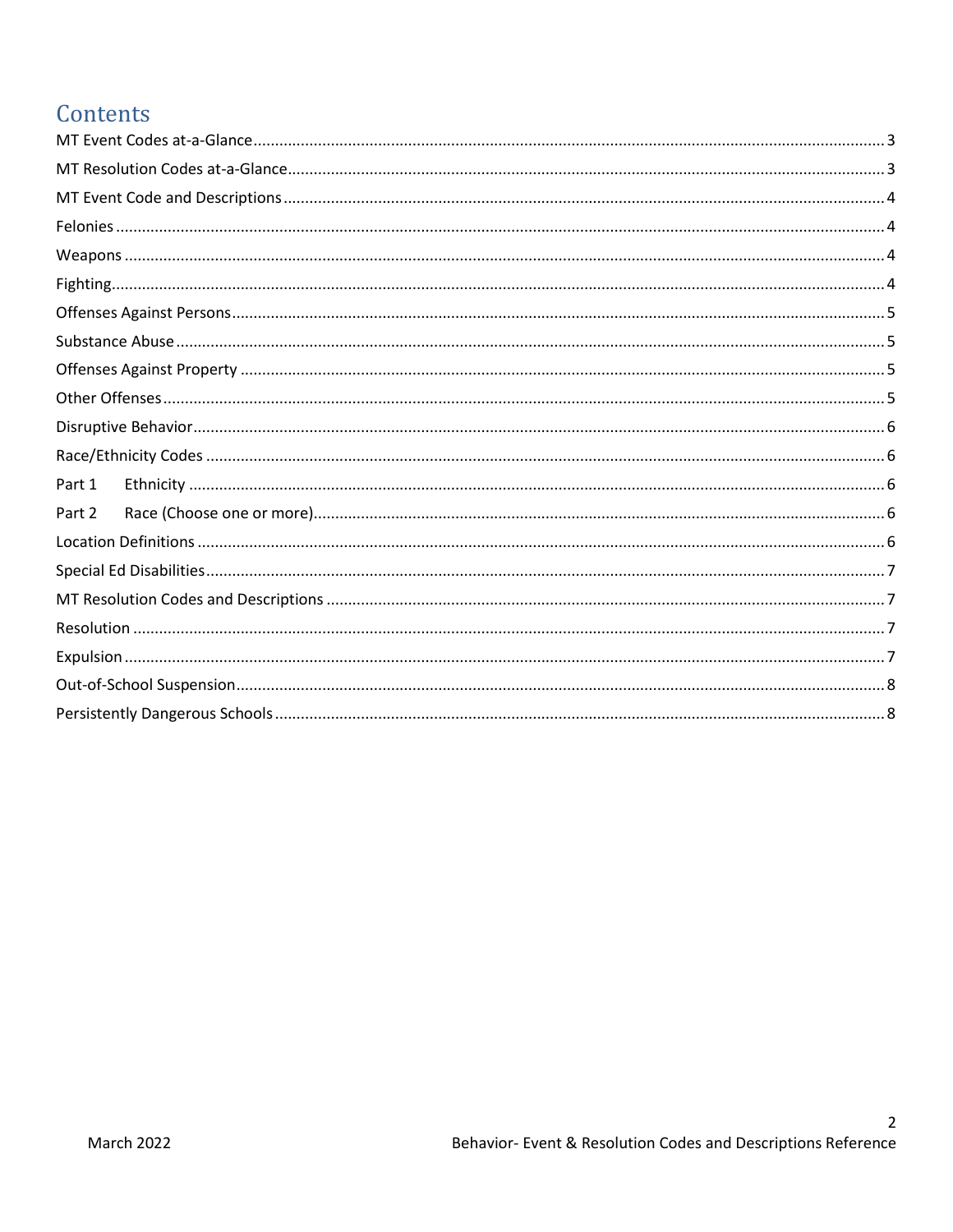Before proceeding with choosing an Event or Resolution code, it's important to know that the MT Event Type codes listed below are only to be used when the event results in one of the MT Resolution Type codes listed at the bottom. *For all other incident/action types, districts will create local event and local resolution codes.*

# <span id="page-2-0"></span>**MT Event Codes at-a-Glance**

|                   | 2000 | Homicide                                            |
|-------------------|------|-----------------------------------------------------|
| <b>Felonies</b>   | 2300 | Kidnapping                                          |
|                   | 2800 | Sexual Battery                                      |
|                   | 2600 | Robbery (Involves Physical Harm)                    |
|                   | 11   | Handgun                                             |
| <b>Weapons</b>    | 12   | Shotgun/Rifle                                       |
|                   | 13   | <b>Other Firearms</b>                               |
|                   | 20   | Knife, Blade 2.5" or Greater                        |
|                   | 96   | Dangerous Weapon                                    |
|                   | 97   | <b>Other Weapons</b>                                |
|                   | 1300 | Aggravated Assault (Battery)                        |
| <b>Fighting</b>   | 1700 | <b>Fighting (Mutual Altercation)</b>                |
|                   |      |                                                     |
|                   | 2500 | Physical Altercation, Minor                         |
| <b>Offenses</b>   | 3200 | Threat/Intimidation                                 |
| <b>Against</b>    | 2900 | <b>Other Sexual Offenses</b>                        |
| <b>Persons</b>    | 1800 | Harassment (Nonsexual), Bullying, Intimidation      |
|                   | 1600 | Drugs (Excluding alcohol and tobacco)               |
| <b>Drugs</b>      |      |                                                     |
|                   | 1000 | Alcohol                                             |
|                   | 3300 | Tobacco                                             |
| <b>Offenses</b>   | 2700 | School Threat (of Destruction or Harm, Bomb Threat) |
| <b>Against</b>    |      |                                                     |
| Property          | 1400 | Breaking and Entering/Burglary                      |
|                   |      |                                                     |
|                   | 3100 | Theft                                               |
|                   | 3500 | Vandalism                                           |
|                   | 3400 | Trespassing                                         |
|                   | 1100 | Arson                                               |
|                   |      |                                                     |
| Other             | 9000 | Other Offenses (Forgery, Fraud, Bribery)            |
| <b>Offenses</b>   |      |                                                     |
|                   | 2200 | Insubordination (Disobedience)                      |
| <b>Disruptive</b> |      |                                                     |
| <b>Behavior</b>   | 1500 | <b>Disorderly Conduct</b>                           |
|                   | 2400 | Obscene Behavior                                    |
|                   | 1200 | <b>Attendance Policy Violations</b>                 |

# <span id="page-2-1"></span>**MT Resolution Codes at-a-Glance**

| Code #: | <b>Resolution Name:</b>                             |
|---------|-----------------------------------------------------|
| 250     | Expulsion, interim alternative setting (IAES)       |
| 260     | Expulsion, without services                         |
| 400     | Suspension, OSS, interim alternative setting (IAES) |
| 410     | Suspension, OSS, without services                   |
| 500     | Suspension, in-school                               |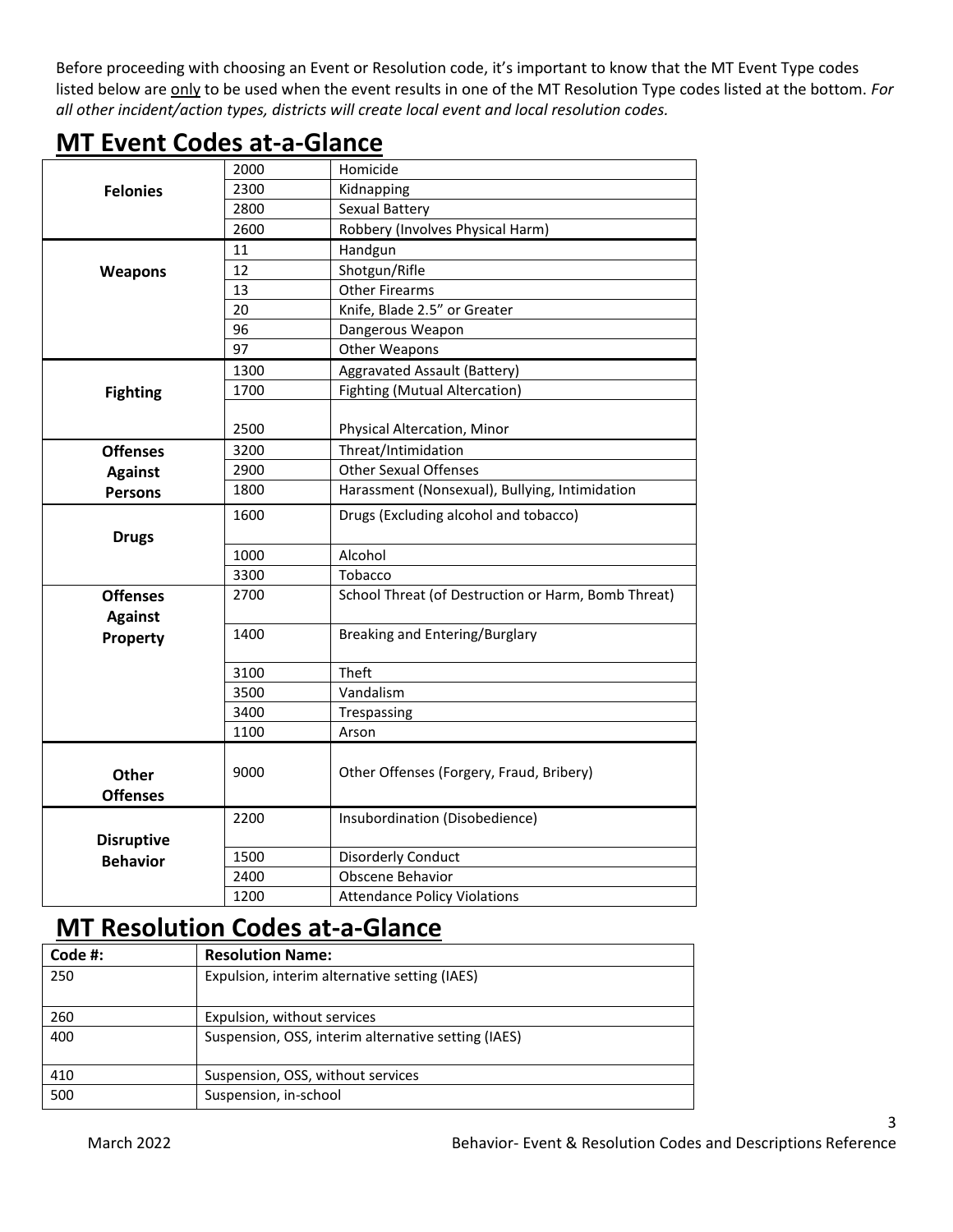# <span id="page-3-1"></span><span id="page-3-0"></span>**MT Event Code and Descriptions**

#### Felonies

- **2000 Homicide:** Killing a human being.
- **2300 Kidnapping:** Unlawful seizure, transportation, and/or detention of a person against his/her will, or of a minor without the consent of his/her custodial parent(s) or legal guardian. This category includes hostage‐taking.
- **2800 Sexual Battery:** Oral, anal, or vaginal penetration forcibly or against the person's will or where the victim is incapable of giving consent. Includes rape, fondling, indecent liberties, child molestation, and sodomy.
- **2600 Robbery (involves Physical Harm):** The taking of, or attempting to take, anything of value that is owned by another person or organization under confrontational circumstances by force or threat of force or violence and/or by putting the victim in fear. A key difference between robbery and theft is that the threat of physical harm or actual physical harm is involved in a robbery. (Use code 3100, Theft, when NO threat, violence or bodily harm takes place.)

### <span id="page-3-2"></span>Weapons

- **11 Handgun:** The weapon involved is a handgun or pistol.
- **12 Shotgun/Rifle:** The weapon involved is a shotgun or rifle.
- **13 Other Firearms:** The weapon involved is another type of firearm not named above, include:
	- Any weapon (including a starter gun) which will or is designed to or may readily be converted to expel a projectile by the action of any explosive.
	- The frame or receiver of any weapon described above.
	- Any firearm muffler or firearm silencer; and
	- Any destructive device, which includes:
		- o Any explosive, incendiary (e.g., bomb, grenade), or poison gas.
		- $\circ$  Any weapon which will, or which may be readily converted to, expel a projectile by the action of an explosive or other propellant, and which has any barrel with a bore of more than one‐half inch in diameter; and
		- $\circ$  Any combination of parts either designed or intended for use in converting any device into any destructive device described in the two immediately preceding examples, and from which a destructive device may be readily assembled.

# <span id="page-3-3"></span>Fighting

**1300 Aggravated Assault (Battery):** Touching or striking of another person against his or her will or intentionally causing bodily harm to an individual. This category should be used when the attack is serious enough to warrant calling the police or security or when serious bodily harm occurs.

Examples: Striking that causes bleeding, broken nose; kicking while a student is down.

**1700 Fighting (Mutual Altercation):** Mutual participation is an incident involving physical violence where there is no major injury.

4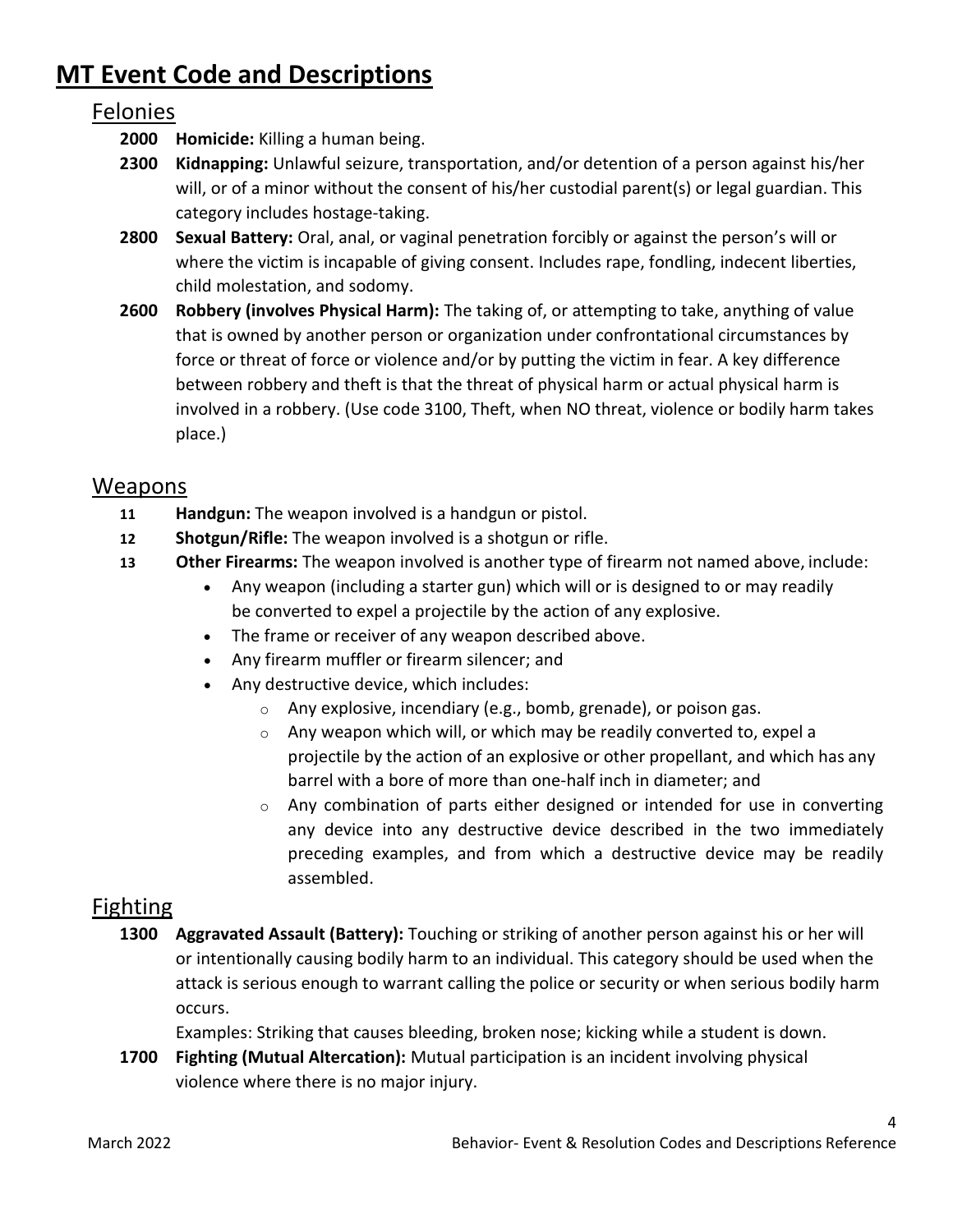**2500 Physical Altercation, Minor:** Confrontation, tussle, or physical aggression that does not result in injury. Offenses could include pushing or shoving.

#### <span id="page-4-0"></span>Offenses Against Persons

- **3200 Threat/Intimidation:** Physical, verbal, written, or electronic action toward an individual that immediately creates fear or harm without displaying a weapon and without subjecting the victim to actual physical attack.
- **2900 Other Sexual Offenses (Lewd Behavior, Indecent Exposure):** Sexual intercourse, sexual contact, or other behavior intended to result in sexual gratification without force or threat of force. Code statutory rape here. **Note:** Consider age and developmentally appropriate behavior before using this category.

#### <span id="page-4-1"></span>Substance Abuse

- **1600 Drugs (Excluding Alcohol and Tobacco):** Unlawful use, cultivation, manufacture, distribution, sale, solicitation, purchase, possession, transportation, or importation of any controlled drug (e.g., Demerol, morphine) or narcotic substance.
- **1000 Alcohol:** Violation of laws or ordinances prohibiting the manufacture, sale, purchase, transportation, possession, or consumption of intoxicating alcoholic beverages or substances represented as alcohol. Suspicion of being under the influence of alcohol may be included if it results in disciplinary action.
- **3300 Tobacco:** Possession, use, distribution, or sale of tobacco products.

#### <span id="page-4-2"></span>Offenses Against Property

- **2700 School Threat (of Destruction or Harm):** Any threat verbal, written, or electronic) by a person to bomb or use other substances or devices for the purpose of exploding, burning, causing damage to a school building or school property, or to harm students or staff. Example: bomb threat.
- **1400 Breaking and Entering/Burglary:** Unlawful entry or attempted entry into a building or other structure with the intent to commit a crime.
- **3100 Theft:** The unlawful taking or property belonging to another person without threat, violence, or bodily harm. Electronic theft of data should be coded here.
- **3500 Vandalism:** Willful destruction or defacement of school or personal property.
- **3400 Trespassing:** To enter or remain on a public-school campus or school board facility without authorization or invitation and with no lawful purpose for entry.
- **1100 Arson:** Unlawful and intentional damage, or attempt to damage, any school or personal property by fire or incendiary device. Firecrackers, fireworks, and trash can fire would be included in this category if they were contributing factors to a damaging fire.

### <span id="page-4-3"></span>Other Offenses

**9000 Other Offenses (Forgery, Fraud, Bribery):** Any significant incident resulting in disciplinary action not classified previously. Offenses could include bribery, fraud, forgery, resisting arrest, gambling, extortion, or dealing in stolen property.

5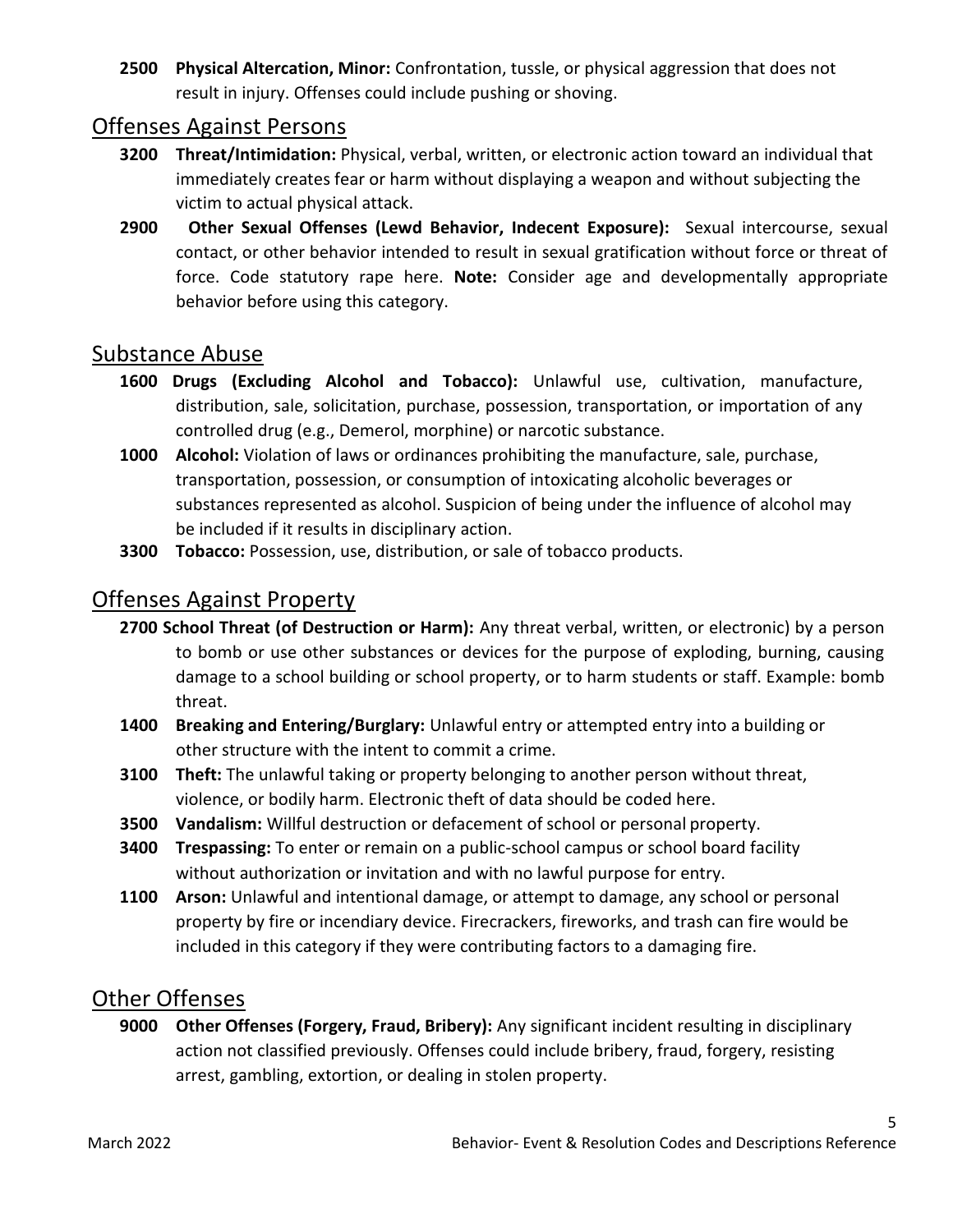#### <span id="page-5-0"></span>Disruptive Behavior

- **2200 Insubordination (Disobedience):** Unwillingness to submit to authority, refusal to respond to a reasonable request, or other situations in which a student is disobedient.
- **1500 Disorderly Conduct:** Any act that disrupts the orderly conduct of a school function, behavior that substantially disrupts the orderly learning environment.
- **2400 Obscene Behavior:** Language or actions, written, oral, physical, or electronic, in violation of community or school standards. Offenses could include displays of affection in violation of school policy, obscene written messages or electronic communication, obscene gestures, or language/profanity.
- **1200 Attendance Policy Violation:** Violation of school district, or school policy relating to attendance.

# <span id="page-5-1"></span>Race/Ethnicity Codes

### <span id="page-5-2"></span>Part 1 Ethnicity

**Hispanic or Latino:** A person of Mexican, Puerto Rican, Cuban, South or Central American, or other Spanish culture or origin, regardless of race.

- <span id="page-5-3"></span>Part 2 Race (Choose one or more)
	- **AM7 American Indian or Alaska Native:** A person having origins in any of the original peoples of North and South American, including Central America, and who maintains tribal affiliation or community attachment.
	- **AS7 Asian:** A person having origins in any of the original peoples of the Far East, Southeast Asia, or the Indian subcontinents. This area includes, for example, China, India, Japan, and Korea.
	- **BL7 Black or African American:** A person having origins in any of the black racial groups of Africa.
	- **PI7 Native Hawaiian or Other Pacific Islander:** A person having origins in any of the original peoples of Hawaii, Guam, Samoa, or other Pacific Islands.
	- **WH7 White:** A person having origins in any of the original peoples of Europe, the Middle East, or North Africa.

# <span id="page-5-4"></span>Location Definitions

- **On Campus:** Any incident that occurs on school property or at a school related activity at off-site location (e.g., away athletic or school club events, field trips, etc.).
- **Off Campus**: Any incident that occurs during regular school hours, away from the school's campus, and is not at a school related activity.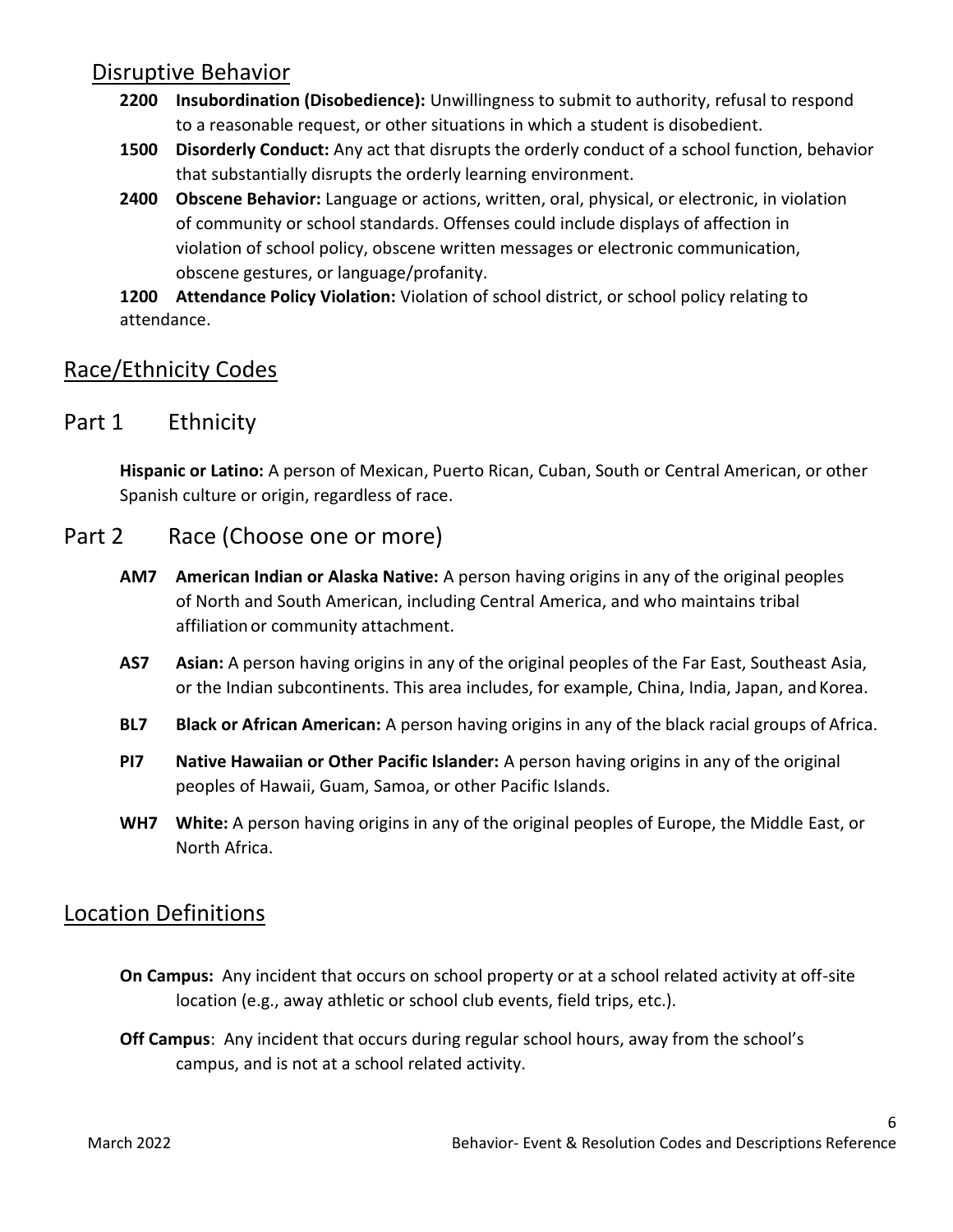# <span id="page-6-0"></span>Special Ed Disabilities

- 
- 
- **DD** Developmental Delay **OI** Orthopedic Impairment
- (Ages 3‐5 only) **SL** Speech/Language
- **DE** Deafness **TB** Traumatic Brain Injury
- **ED** Emotional Disturbance **VI** Visual Impairment
- **AU** Autism **HI** Hearing Impairment
- **CD** Cognitive Delay **LD** Learning Disability
- **DB** Deaf/Blindness **OH** Other Health Impairment
	-
	-
	- Impairment
	-

# <span id="page-6-1"></span>**MT Resolution Codes and Descriptions**

# <span id="page-6-2"></span>Resolution

In recent years we have noticed an influx in inaccurately reporting resolutions for a student's behavior. Below is a list of the resolution codes, the Montana Statue that is in accordance with the resolution, and a general description.

# <span id="page-6-3"></span>Expulsion

#### **Expulsion can only happen after a student has been suspended for over 20 days.**

[Montana Statute 20-5-202, MCA:](https://leg.mt.gov/bills/mca/20/5/20-5-202.htm) States that expulsion is a disciplinary action available only to the school district board of trustees. The board of trustees must adopt a policy defining the circumstances and procedures by which the trustees may expel a student.

The statue also states that the trustees of a district must adopt a policy for the expulsion of a student who is determined to have brought a firearm to school, and that the expulsion must be for a period of not less than one calendar year unless the trustees modify the requirement for expulsion of a student on a case-by-case basis [\(20-5-202, MCA\)](https://leg.mt.gov/bills/mca/20/5/20-5-202.htm).

#### **250 Expulsion, placed in interim alternative educational setting (referral by school personnel):**

The student is expelled by an action of the school board of trustees from his/her current educational setting and placed in an interim alternative educational setting to continue receiving educational services for the duration of the expulsion. The length of removal should include the school days the student was suspended pending board action to expel.

#### **260 Expulsion, without services:**

The student is expelled by an action of the school board of trustees from all school settings for the duration of the expulsion, with total cessation of educational services. The length of removal should include the school days the student was suspended pending board action to expel.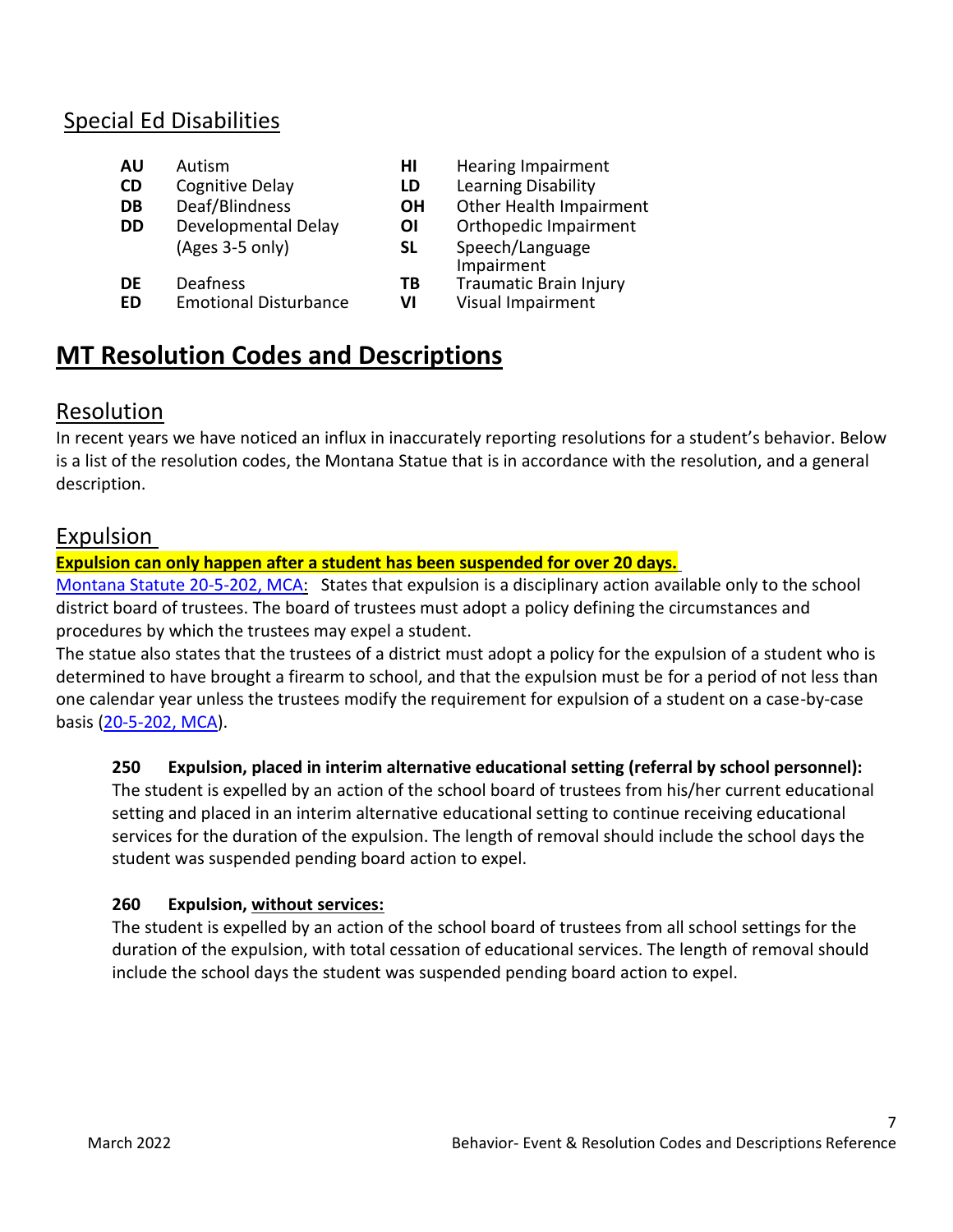# <span id="page-7-0"></span>Out-of-School Suspension

[Montana Statute 20-4-302\(5\), MCA:](https://leg.mt.gov/bills/mca/title_0200/chapter_0040/part_0030/section_0020/0200-0040-0030-0020.html) In a district employing neither a district superintendent nor a principal, the teacher has the authority to suspend a pupil for good cause. And, when either a district superintendent or a school principal is employed, only the superintendent or principal has the authority to suspend a pupil for good cause.

[Montana Statute 20-5-202\(1\), MCA:](https://leg.mt.gov/bills/mca/20/5/20-5-202.htm) The trustees of a district shall adopt a policy defining the authority and procedure to be used by a teacher, superintendent, or principal in suspending a student.

[Montana Statute 20-5-202\(3\), MCA:](https://leg.mt.gov/bills/mca/20/5/20-5-202.htm) A teacher, superintendent or principal must suspend immediately for good cause a student who is determined to have brought a firearm to school (until the board of trustees can act on the expulsion).

#### **400 Suspension, out-of-school, placed in interim alternative educational setting (referral by school personnel):**

The student is removed from his/her current educational setting in accordance with school district suspension policy and placed in an interim alternative educational setting to continue receiving educational services for the duration of the suspension. For a student with disabilities this would be an appropriate interim alternative educational setting where the student continues to participate in the general education curriculum, in another setting, and to progress toward meeting the IEP goals.

#### **410 Suspension, out-of-school, without services:**

The student is removed from his/her current educational setting in accordance with school district suspension policy and from all school settings for the duration of the suspension during which the student does not receive educational services.

**500 In-School Suspension**

# <span id="page-7-1"></span>Persistently Dangerous Schools

Pursuant to this ACT, the Office of Public Instruction adopts this operational definition: "Persistently dangerous public elementary school or secondary school," in the context of Elementary and Secondary Education Act of 1965 [As Amended Through P.L. 116–94, Enacted December 20, 2019], a Montana public elementary or secondary school is persistently dangerous if both of the following two conditions exist:

- (1) in each of three consecutive years, the school has a federal state gun-free schools' violation, or a violent criminal offense has been committed on school property or at a school related activity at an off-site location, and
- (2) in any two years within a three-year period, the school has experienced expulsions for drug, alcohol, weapons, or violence that exceed one of the following rates.
	- a. More than five expulsions for a school of less than 250 students,
	- b. More than 10 expulsions for a school of more than 250 students but less than 1000 students, or
	- c. More than 15 expulsions for a school of more than 1,000 students.